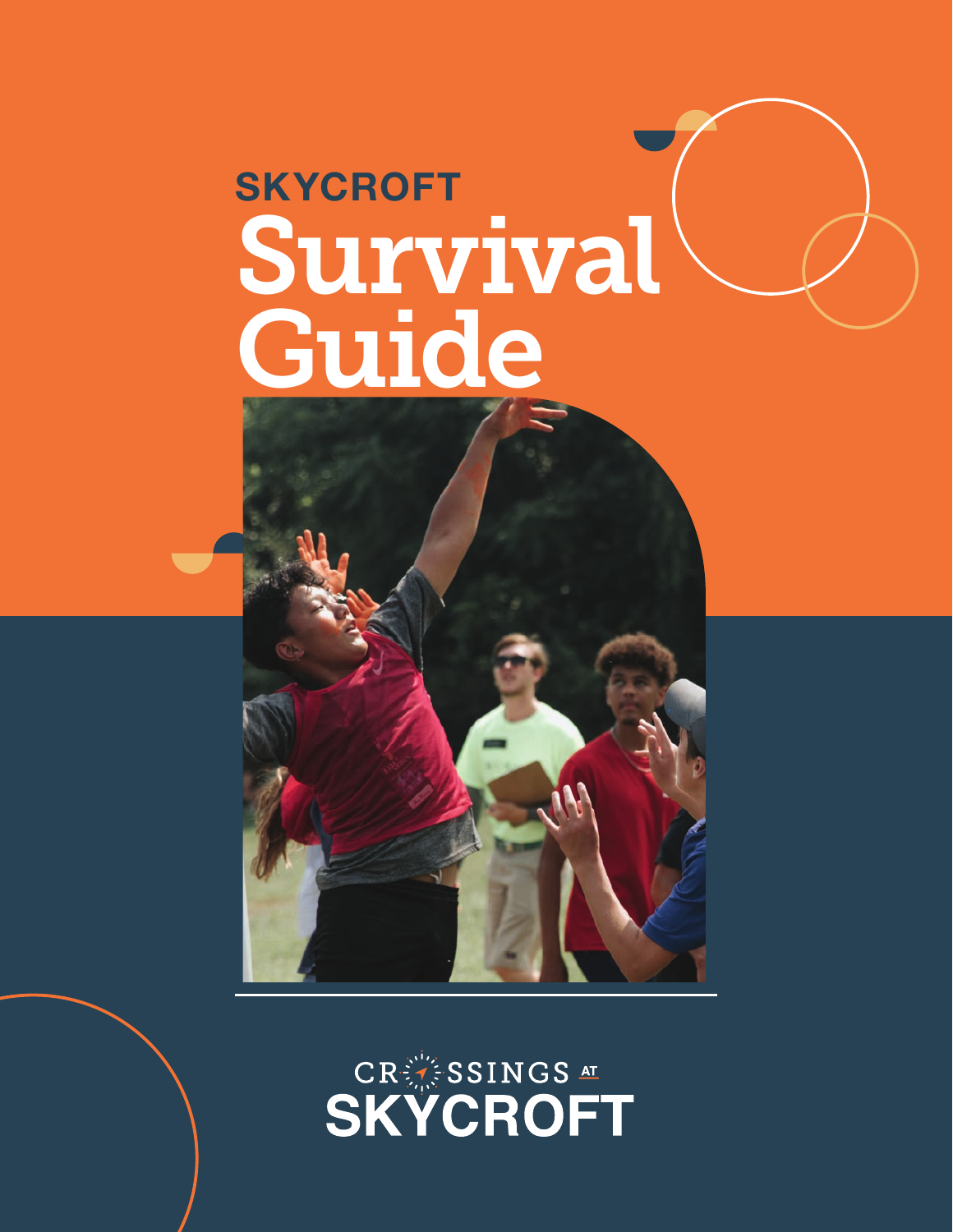

### **LETTER FROM THE** President

As I think about this coming summer, my heart is full as I am reminded of God's continued blessing on Crossings and our partnership with Skycroft. As I write this letter, Skycroft's registration is over 700, more than twice as many as last year. Summer 2021 was a great start. However, we are excited about the coming years and what God will do.

We've made an exciting change to our morning schedule, which you will find in the section, "New and Improved". Crossings is committed to the pursuit of excellence as we continue to find new ways to proclaim the gospel.

I want you to know that we are praying that God will do incredible things in the lives of you, your students, and adults this summer. I believe there is nothing as life-changing as getting away from the world's distraction and into an environment where you are bathed in the Gospel.

Thank you for trusting us with your students as we partner with you in ministry. I hope to see you at Group Leader Lunch on the last full day of camp.

Grace and Peace,

LANCE HOWERTON *President, Crossings Ministries*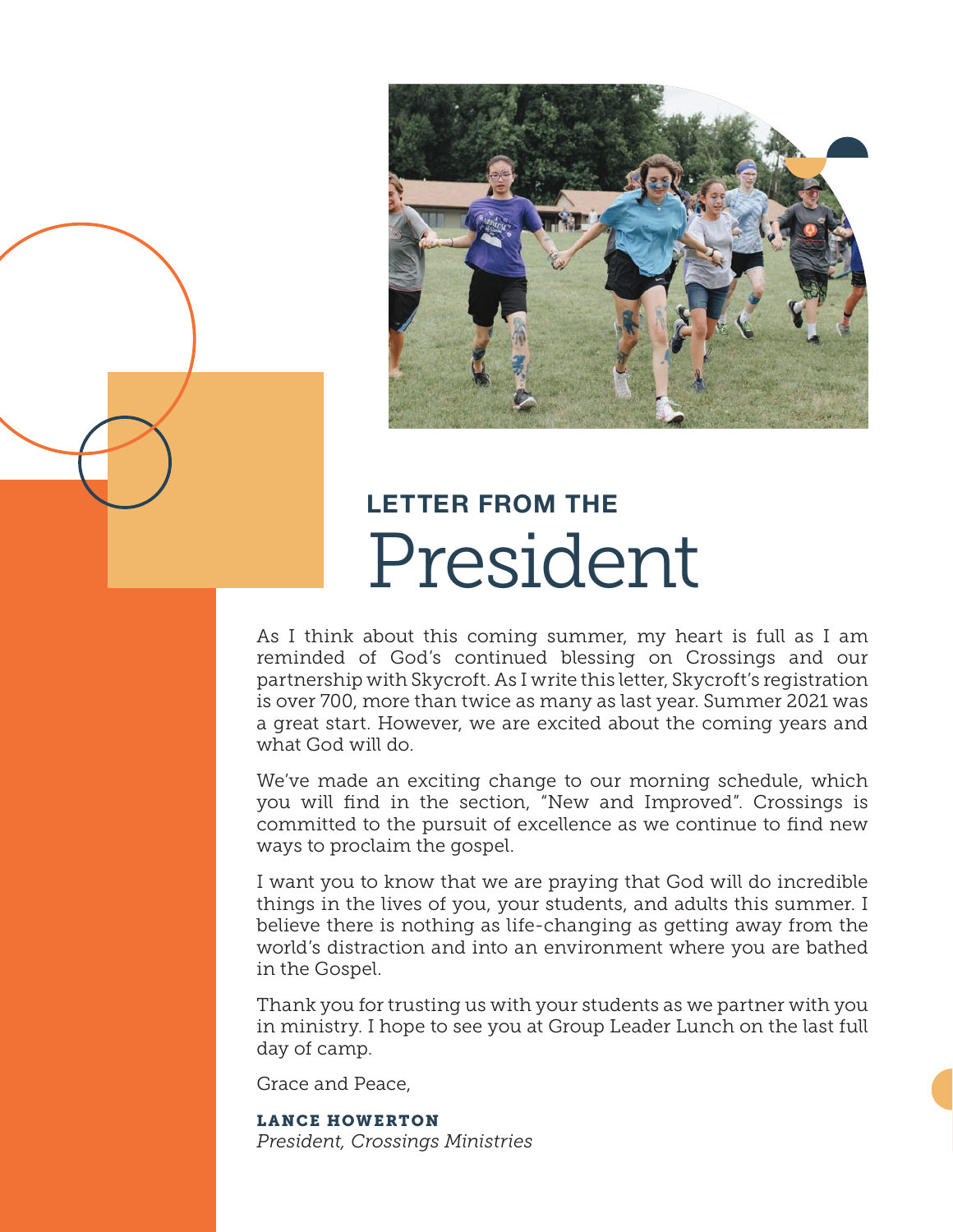# Checklist

#### JANUARY / FEBRUARY

- ☐ Promote Camp Promotional materials can be downloaded from www.gocrossings.org/campprep.
- $\Box$  Deadline to adjust numbers without penalty: February 28.

This is the last day to drop numbers without financial penalty. Decreasing spots after this date will result in a forfeit of the \$50 deposit fee for each spot dropped.

Contact the Skycroft office to adjust your numbers: 301-293-2202.

#### MARCH / APRIL

- $\Box$  Hold a participant / parent meeting Discuss participant registration, daily schedules, packing list, dress code, etc.
- ☐ Choose between the Adventure / Missions track for Tuesdays and Thursdays at camp.

Skycroft will contact you in April so that your church can make your selection. Read more about the Adventure/Missions track further on in the survival guide.

#### MAY

☐ Share your Color Team Assignment with your students.

We'll contact you in mid-May to tell you what Color Team your church will compete on this summer so your group can plan in advance and go all out in their team color.

#### 2 WEEKS PRIOR TO YOUR CAMP SESSION

☐ Complete Background Check Form:

All adults attending camp must have had a background check performed in the last 2 years and must be listed on the form. Form is included at the end of this guide and can be emailed to Skycroft at skycroft@skycroft.org two weeks prior to your arrival at camp.

### **REGISTRATION FOR 2023 CAMP OPENS JUNE 1ST.**

 $\Box$  Submit a Certificate of Liability (NEW):

Crossings Ministries with our Louisville address MUST be listed as the Certificate Holder (example shown at the end of this guide). Your church insurance agent can provide you with this form, and you can email the form to skycroft@skycroft.org.

- $\Box$  Ensure all parents of participants are completing their Participant forms.
- □ Final Camp Payment is due.
- □ Submit your church roster with all student and adult participants listed.
- $\Box$  Find a template roster on the Skycroft website. This roster provides important information with regard to gender breakdowns to be used for housing assignments.

#### SUBMIT AT REGISTRATION ON DAY 1 OF CAMP:

☐ Participant forms (two copies): One notarized/original copy and a second photocopy.

Each form should be accompanied with photocopies of insurance cards attached for each camper and adult sponsor. Please bring them separated into two sets in alphabetical order by last name. The set of notarized originals will be submitted to Skycroft and the other set of copies is to be kept with the group leader at all times in case of emergency.

☐ Mission Waivers: Only churches participating in the Mission Track must submit a completed Mission/ Volunteer Waiver for anyone under the age of 18. (If your church is signed up for the Adventure Track, you do not need to complete this waiver.)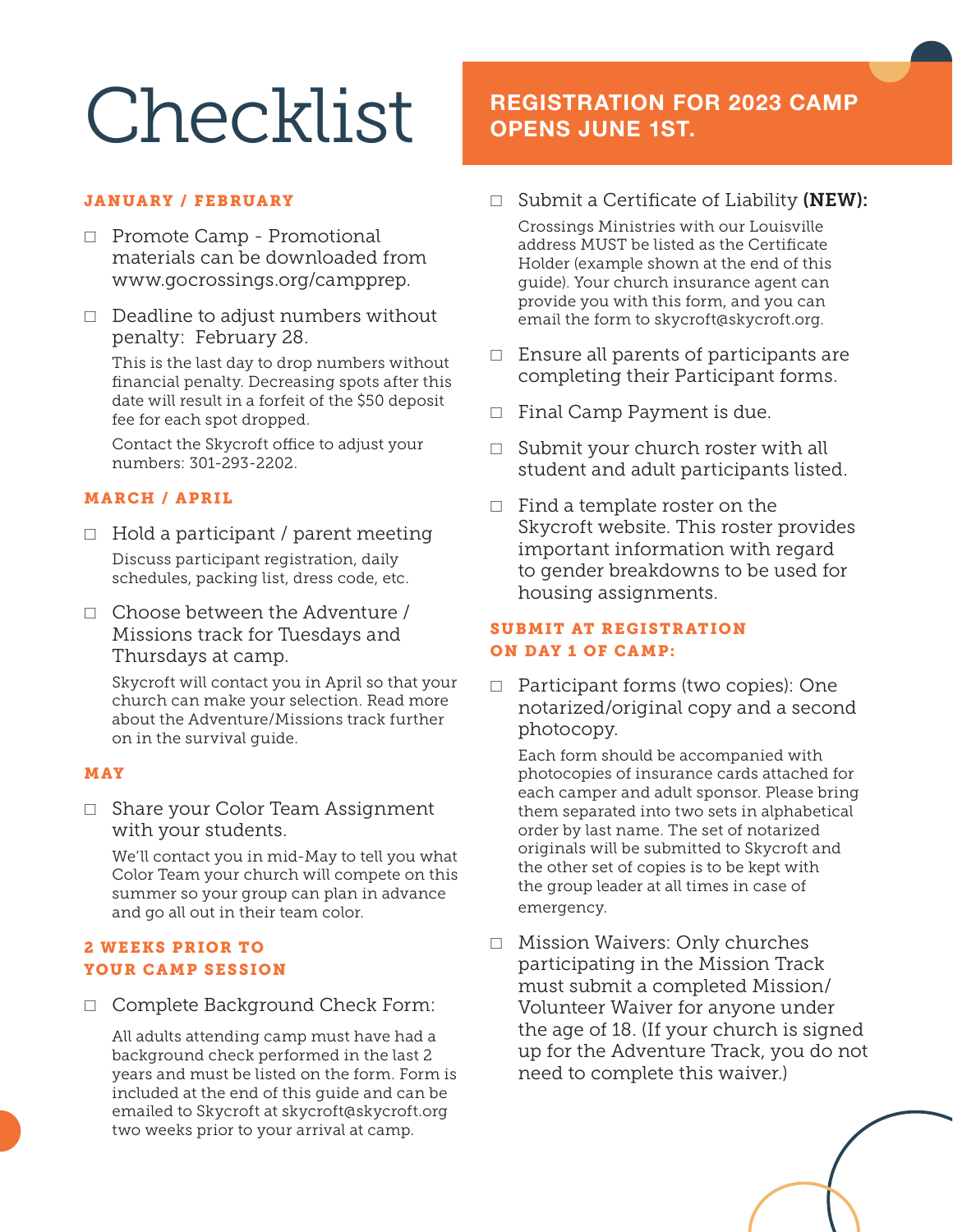# Schedule

#### SUNDAY:

- 2:00-4:30 | Registration
- 5:30 | Adult Meeting
- 6:00 | Dinner
- 7:30 | Opening Celebration
- 9:00 | Church Group Time
- 11:00 | Curfew

#### MONDAY & WEDNESDAY:

- 6:30 | Leadership Lab
- 8:00 | Breakfast / Time Alone with God (TAWG)
- 8:45 | Morning Cel / Large Session Bible Study
- 9:45 | Church Group Bible Study
- 10:45 | Pastor Q&A
- 11:15 | Circuit A
- 12:30 | Lunch
- 1:15 | Circuit B
- 2:30 | Circuit C
- 3:45 | Color Team Games
- 4:30 | Free Time
- 6:00 | Dinner
- 7:30 | Worship
- 9:00 | Church Group Time
- 9:45 | Free Time/Late Night Option
- 11:00 | Curfew

#### TUESDAY & THURSDAY

- 6:30 | Leadership Lab
- 8:00 | Breakfast / Time Alone with God (TAWG)
- 8:45 | Morning Cel / Large Session Bible Study
- 9:45 | Church Group Bible Study
- 10:45 | Pastor Q&A
- 11:15 | Adventure 1 \*\*Mission Groups Depart at 11:00\*\*
- 12:30 | Lunch
- 1:30 | Adventure 2
- 3:00 | \*\*Mission Groups Return\*\*
- 3:30 | Color Team Games
- 4:30 | Free Time
- 6:00 | Dinner
- 7:30 | Worship
- 9:00 | Church Group Time
- 9:4 | Free Time/Late Night Option
- 11:00 | Curfew

#### FRIDAY:

- 7:30 | Pack Up/Vacate Lodging
- 8:00 | Breakfast
- 9:00 | Closing Celebration
- 10:00 | Depart for Home

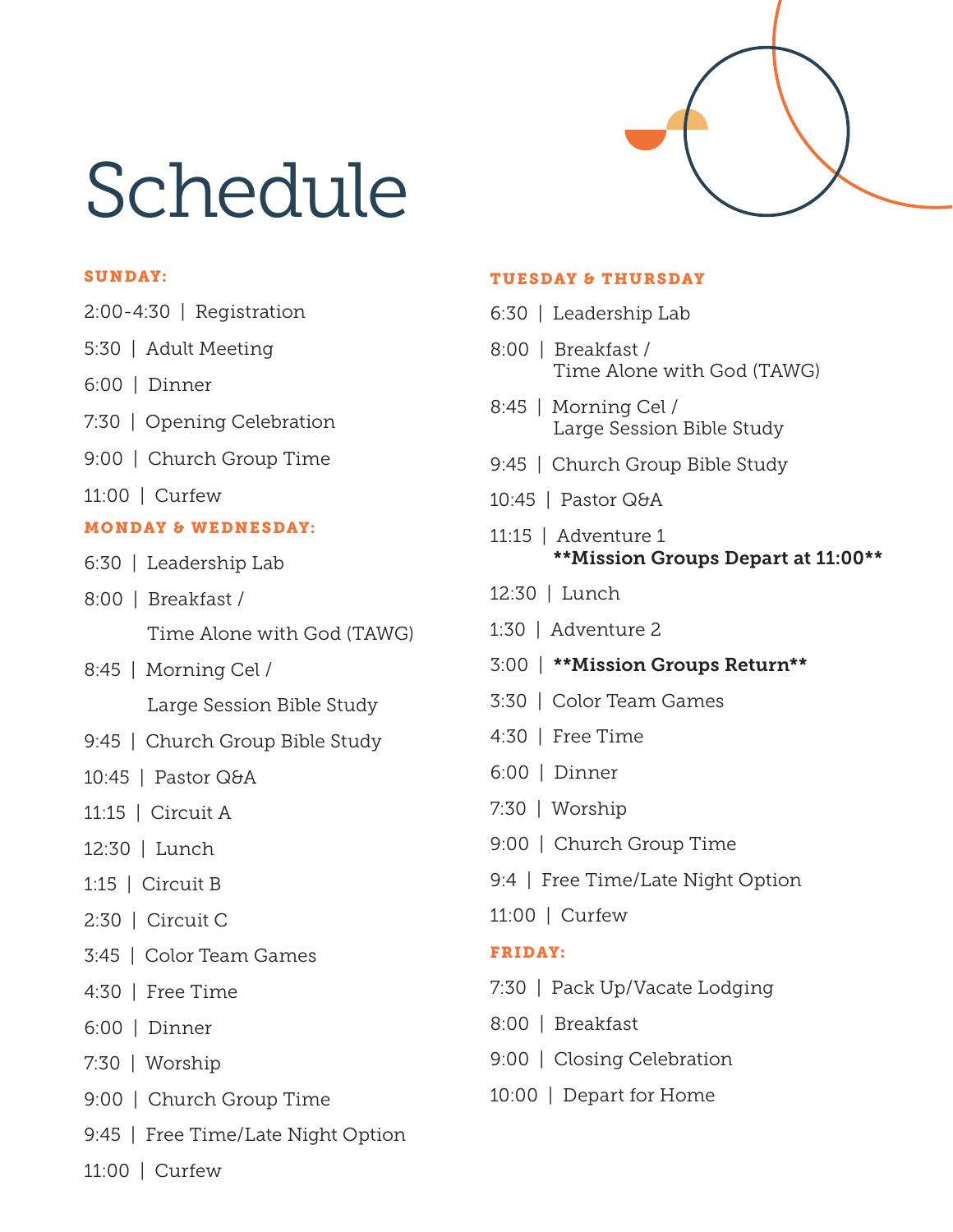# Programmed Activities

**LEADERSHIP LAB:** Leadership Lab is an optional early morning program for students that want to learn more about being a leader right where they are. Using Christ's perfect example, students focus on different aspects of leadership each morning and put it to practice through different exercises and activities. This is a great opportunity to encourage your student leaders to attend and grow their leadership skills. Adult chaperones are welcome to attend too!

TAWG (TIME ALONE WITH GOD): Time set aside each morning for students to have personal quiet time with Bible study & prayer. Crossings will provide TAWG/Bible study booklets for each student (and adult) to use during their TAWG, so the devotional material ties in with each day's spiritual focus.

CHURCH GROUP BIBLE STUDY: Church Group Bible study is a time to apply what the students heard from the Camp Pastor in Large Group Bible Study, and go deeper. We have written some material for your use but it is up to you if you want to use that. An electronic copy of this material will be sent in advance so that Youth Leaders can prepare.

CIRCUITS: Circuits are designed to meet students where their interests are – whether that is through discussing missions, creating art or playing ultimate frisbee! We will offer a variety of circuits, some with spiritual emphasis and others that focus on recreation or other interests. Students will fill out a form upon arriving at camp that indicates their preferences and are placed in circuits accordingly.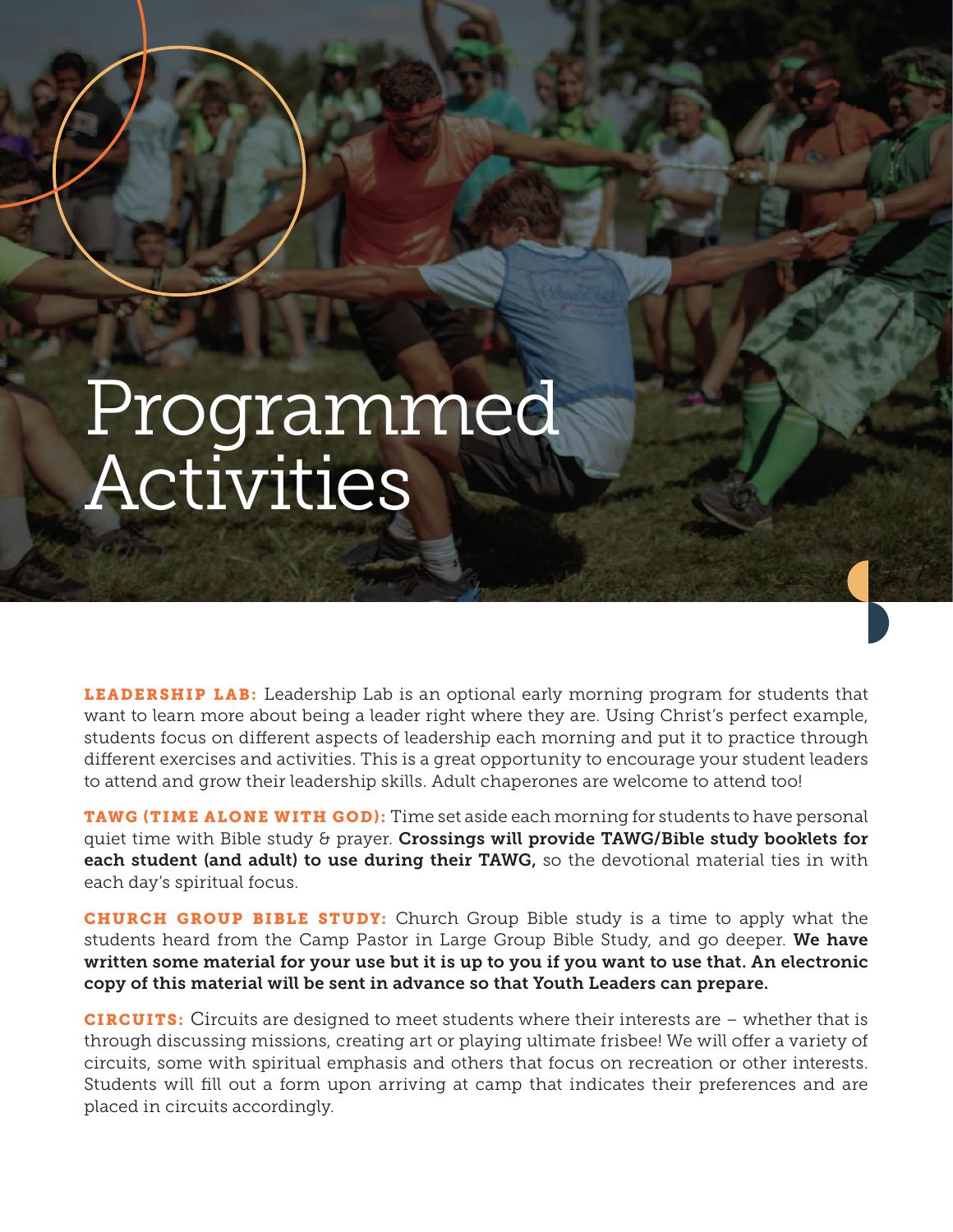# Activities Continued...

ADVENTURE/MISSION TRACKS: On Tuesday and Thursday at camp, youth groups choose to either participate in adventure track or mission track together. Churches that choose the adventure track will have the opportunity to participate in several recreation programs at Skycroft such (Confidence Course, Bazooka Ball, escape room, pool time, high ropes, etc.)

Youth groups that choose the mission track go off-campus to serve in local missions. We partner with local churches and ministries so that our youth missionaries can help further God's kingdom through the local church. While campers engage in a variety of missions activities and settings, most require some physical labor.

Churches who choose the mission track are responsible for their own transportation to and from mission sites. Skycroft provides a packed lunch to be eaten on location.

COLOR TEAM GAMES: Each church is assigned to a Color Team to compete in various games and challenges throughout the camp week. Each afternoon, teams will get hyped before facing off in a large game or competition during Color Team Games. You will receive a direct email regarding which team your church is placed on. We encourage you to share your team color with your students ahead of time so they can pack gear to represent their team color during Color Team Games! Most campers show up to Team Games decked out in colored bandanas, t-shirts, socks, face paint, etc.!

**CHURCH GROUP DEVOTIONS:** Our desire is to always direct your students back to you in the significant decisions they are making at camp. As a result we have scheduled time for you to check in with your students every night after worship. This is a time for church groups to unpack the message together, ask questions, pray or simply hang out. We will provide some discussion prompts from the Camp Pastor based on his worship message. We will email this to you at least one week before camp. Churches are free to use this time as needed, but we like to provide some talking points for leaders as an optional resource.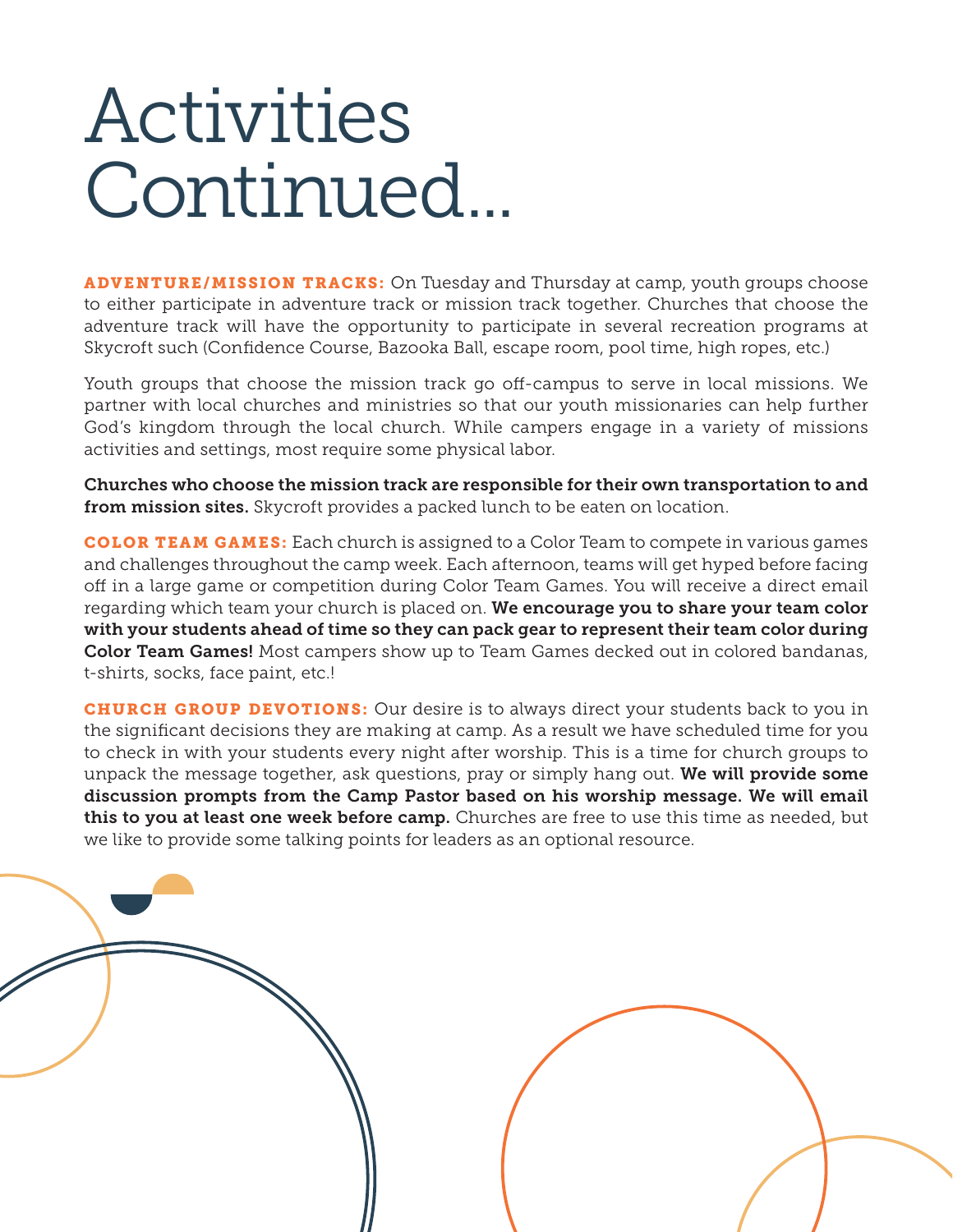## **STUDENT & CHAPERONE** Packing List

- ☐ Appropriate Clothing (See Dress Code below.)
- $\Box$  Bedding pillow, sheets, blanket or sleeping bag
- $\Box$  Towels beach towels, bath towels, bathmats
- $\Box$  Toiletries toothbrush, soap, shampoo, wash cloth, deodorant, hand soap, paper towels
- ☐ Sunscreen
- ☐ Insect Repellent
- ☐ Reusable Water Bottle
- ☐ Sunglasses and/or Hat
- ☐ Closed toe AND CLOSED HEELED Shoes – required for most recreation activities
- ☐ Modest one-piece swimsuits
- ☐ Clothing and accessories in your Team Color (Color Team assignments will be shared in May)
- ☐ Complete Bible we use ESV (not required) in all programs
- ☐ Pen and Notepad
- □ Spending money for HeBrews Snack Shop (items range \$1-\$6) and camp gear (items range \$1-\$30), free time activities such as paintball
- ☐ Challenge: Student participants bring \$20 or more to give to the missions offering

#### GROUP PACKING LIST

For adults and/or group leader, we recommend you bring the following to ensure your group has an optimal experience.

- ☐ Anti-itch cream (Lanacane)
- ☐ Sunburn relief (Green Aloe with Lidocaine)
- $\Box$  First Aid Kit triple antibiotic ointment, ace bandages, bandages, anti-bacterial wipes, & epipen.
- □ Pain Medications (Tylenol, Ibuprofen, etc.)
- $\Box$  Extra hand soap, paper towels, and bathmats
- ☐ Gold Bond

#### WHAT NOT TO BRING

- 1. Alcohol, tobacco, vaping products, and illegal drugs
- 2. Fireworks or weapons of any kind
- 3. Skateboards, roller skates, or shoes with built in skates.
- 4. Anything that explicitly or implicitly promotes racism, sexism or hatred of any group/person
- 5. Anything that explicitly or implicitly refers to sexual actions or situations

DRESS CODE: We ask that all students and adults dress modestly. For females and males, shorts need to be longer than fingertip length when arm is extended down the side of leg. We do not allow spaghetti strap tank tops, any tops where undergarments can be seen, or any shirts with the sides cut out. Swimsuits must be one piece. For both males and females, shirts must be worn at all times when walking to and from the pool.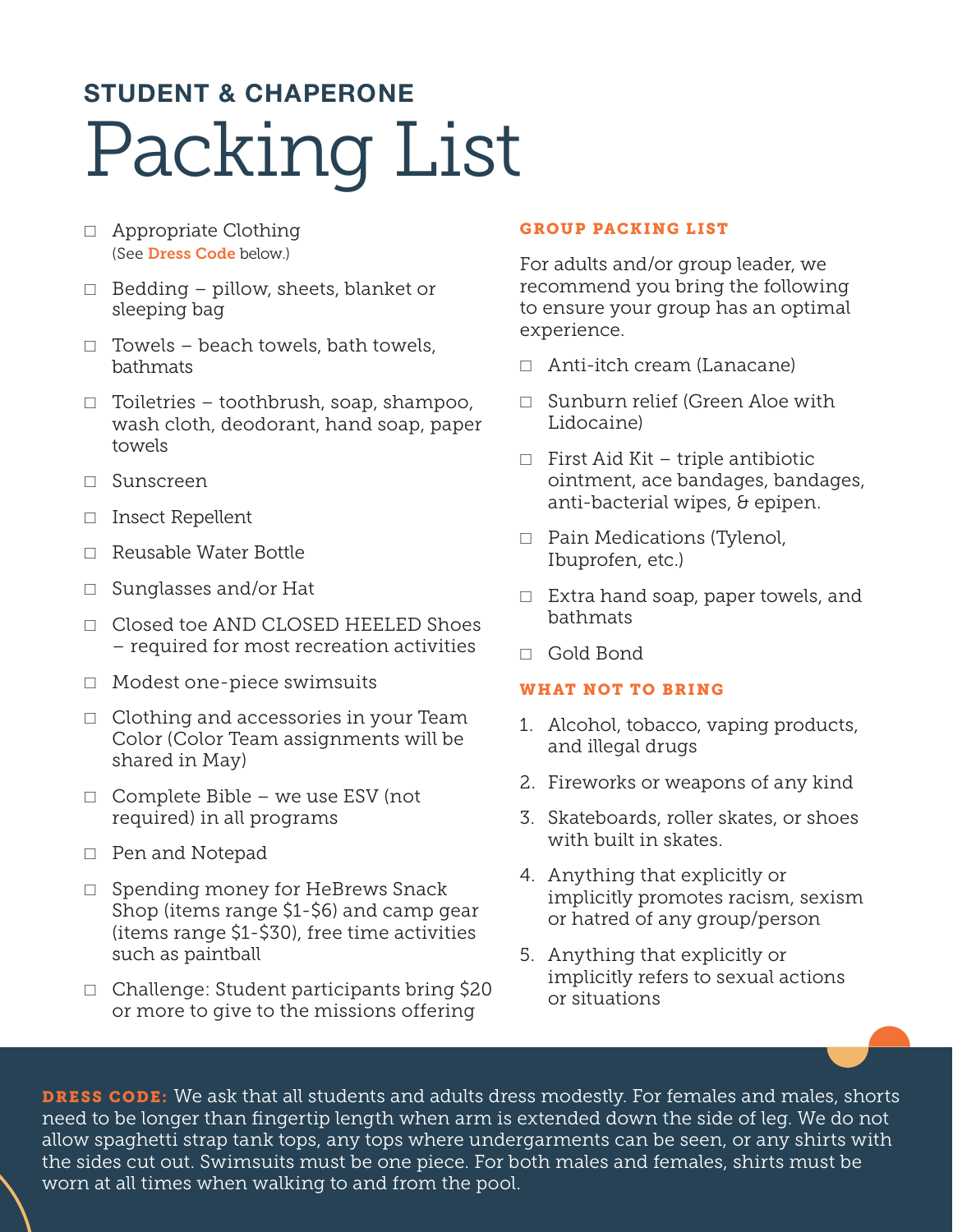## **NEW AND IMPROVED** New Morning Format

LARGE GROUP BIBLE STUDY: Large group Bible study will be taught via video by the author of the material.

**CHURCH GROUP BIBLE STUDY:** Church groups meet separately to work on an application specific interaction led by you, their Youth Pastor and adult chaperones.

CAMP PASTOR Q&A: Everyone comes back together to have an opportunity to hear the camp pastor share their life, testimony, and wisdom pertinent to students. The Camp pastor will also have a time where they answer questions from students gathered throughout the camp session.

# Missions Offering

Crossings' support of our eastern KY ministry partners continues this summer.

#### EVERY DOLLAR GIVEN BY OUR CAMPERS WILL GO TO:

- 1. Support the work of God's Appalachian Partnership in McDowell (gapky.org).
- 2. Support the work of Freeda Harris Baptist Center in Elkhorn City (kybaptist.org)
- 3. "Campership" support to send kids from Appalachia to for Crossings Day Camps for Kids locations.

Last summer we raised \$125,000.25 for these three causes! This year we pray for more! We are praying that every camper will come prepared to participate in our missions offering.

Since Crossings began, we've given \$1,897,407 to global missions causes. This summer we will give over the \$2,000,000 mark since 2000!.

This summer just \$10.00 per camper will mean more than \$170,000 for GAP, Freeda Harris and scholarships to help kids from Appalachia come to Crossings Day Camps for Kids (gocrossings. org/camps).

More information every night at camp!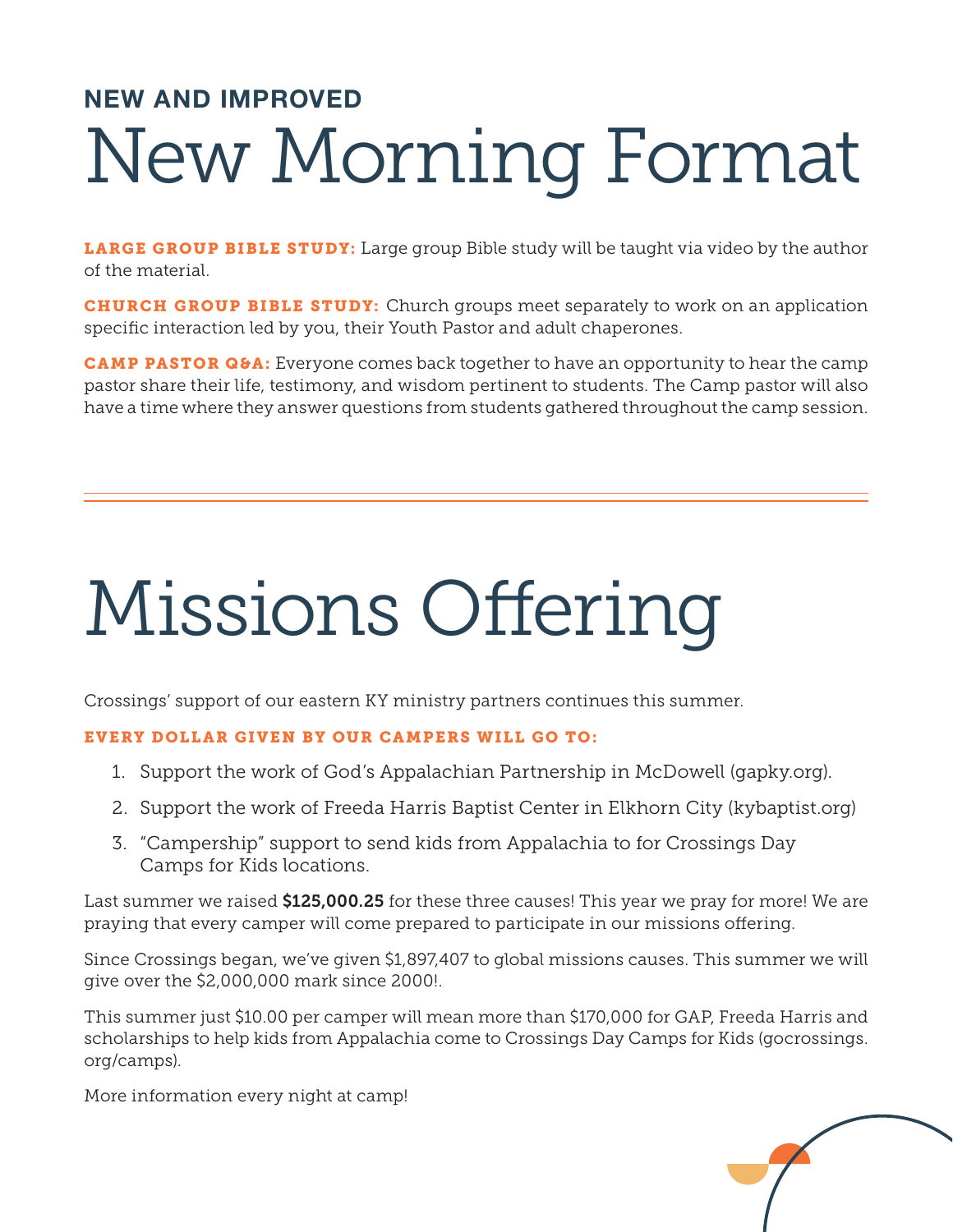

#### ARRIVAL

All arrivals should occur between 2-4:30 p.m. If an emergency causes you to miss this window, please call us at 240-675-7093 with your projected arrival time.

Upon arrival, only the primary group contact should enter the Registration Building to complete the check-in process with Crossings and Skycroft staff. You will receive room keys, Bible study booklets, and submit all participant form paperwork at this time. Please have your paperwork organized and ready to submit at check-in.

The rest of the church group will go through a registration circuit while the primary contact checks in. During this time, they will receive their camp t-shirts and sign up for Circuits. Once the group leader rejoins their church, they will end this check-in process with a group photo in their new camp t-shirts. We will give you a framed picture at the end of camp before you leave.

#### HOUSING

Housing assignments will be provided at Registration. If you'd like to know your lodging assignments in advance, you may call the Skycroft office up to 5 days before your session date.

Churches will be housed in lodges and motel accommodations, all of which are outfitted with bunk beds. Ladies are housed primarily in motel style accommodations where each room will have 2 sets of bunk beds (4 beds total). Each motel room will have two full-size bottom bunks and two twin-size top bunks. Please bring sheets accordingly. Lodges have twin-size bunks only.

Bath: Each motel room has a private bathroom equipped with one shower, sink and toilet. Lodges have various number of toilets and showers depending on the lodge size.

#### Linens: No linens are provided or will be provided

Damaged or Lost Keys: Keys are only available for motel rooms. Lost keys will incur a \$25 charge.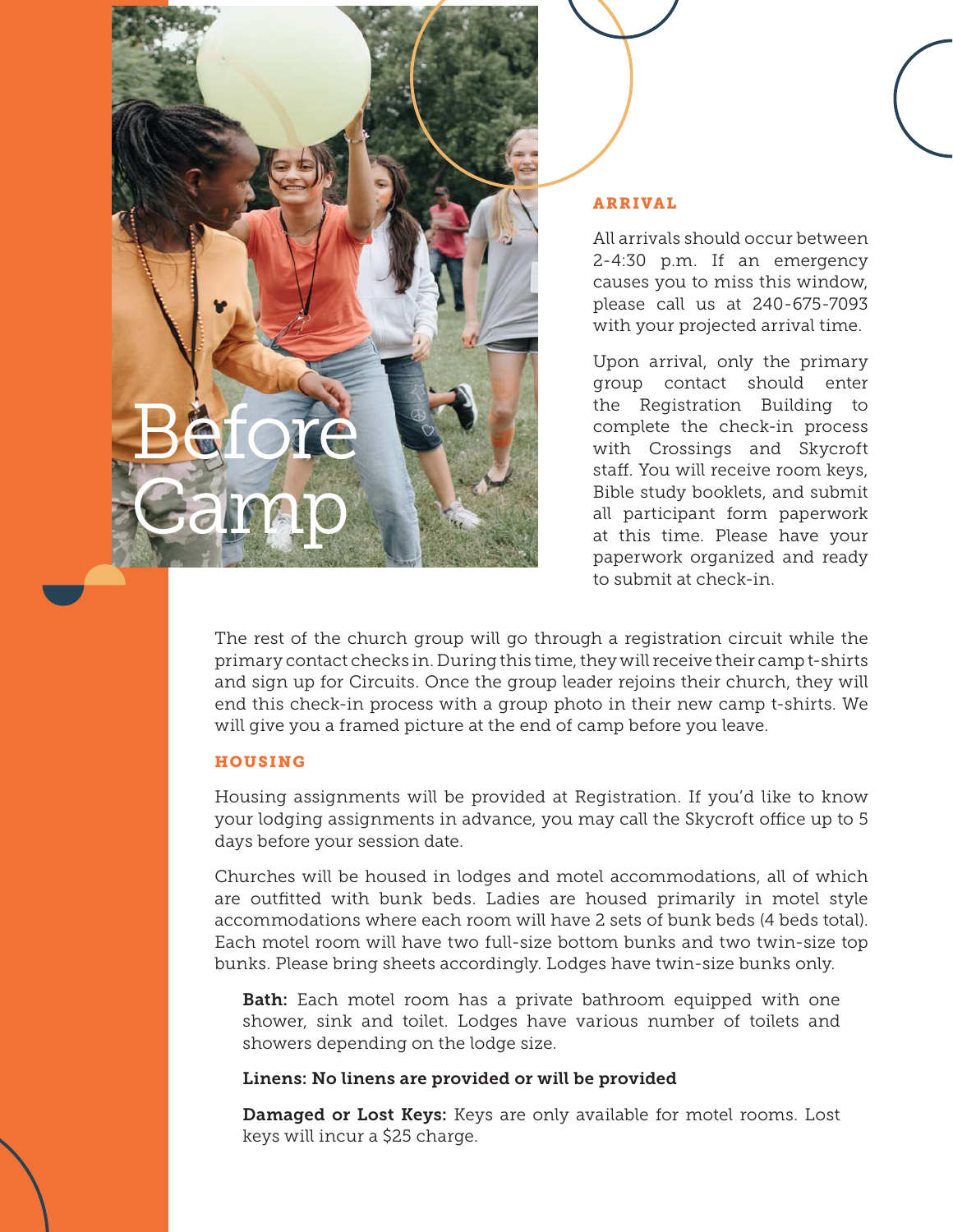#### DRIVING TO CAMP

Turn-by-turn directions are available on Skycroft's website (skycroft.org/info/drivingdirections/). Some of the back roads to get up the mountain to Skycroft are not fit for buses. If you are using a bus service, or are bringing a bus to camp, please use the directions provided on Skycroft's website instead of a GPS! If you are using a bus service, please specifically share this route with your driver to ensure your arrival to camp is without complications.

#### MEDICAL TREATMENT & EMERGENCY RESPONSE

Neither Crossings nor Skycroft provide medical supervision, treatment, maintenance or dispensing of medications for campers. These responsibilities belong to the church group. We do, however, provide a lock box at check-in to each church where all medications should be stored by an adult leader.

Emergency transportation is available through local emergency response groups by dialing 911. *Church groups should have at least one vehicle on site for the purpose of nonemergency transportation for medical services.*

#### CHAPERONE EXPECTATIONS AND RESPONSIBILITIES

Our philosophy at Crossings is that camp is as much for adults as it is for students. We want you to grow in Christ and to have opportunities to invest in relationships with your students. For this reason, we invite all chaperones to participate in all aspects of camp.

#### • Certificate of Liability

A Certificate of Liability is provided by your insurance company. This certificate states your church/organization's insurance policies and coverage information. The certificate names Crossings Ministries as an additional insured so we know your organization is protected when visiting our camps. Please see sample form attached. If you call your church's insurance company, they will know what you need.

#### • Background Check

These are a central component of our Child Protection Policy. We want to help prevent and protect your students from physical, emotional, verbal, and sexual abuse, especially while they are on our properties and under our care. For this reason, we ask all adults who attend camp to pass a background check. All background checks must have taken place within the previous two years from the date of camp attendance. We trust that many of you have completed background checks for your adult leaders. Therefore, we only ask that you list the names of leaders you have up to date background checks for and sign the Background Check Form. Adult leaders who are not listed on the Background Check Form may not participate in camp. If you need to run a background check, you may visit ministryopportunities.org/opportunity/44136 to take advantage of our group discount (\$9 each). Be sure to indicate your church/ organization and check the box to have the background check sent to you. You also are welcome to use your own service.

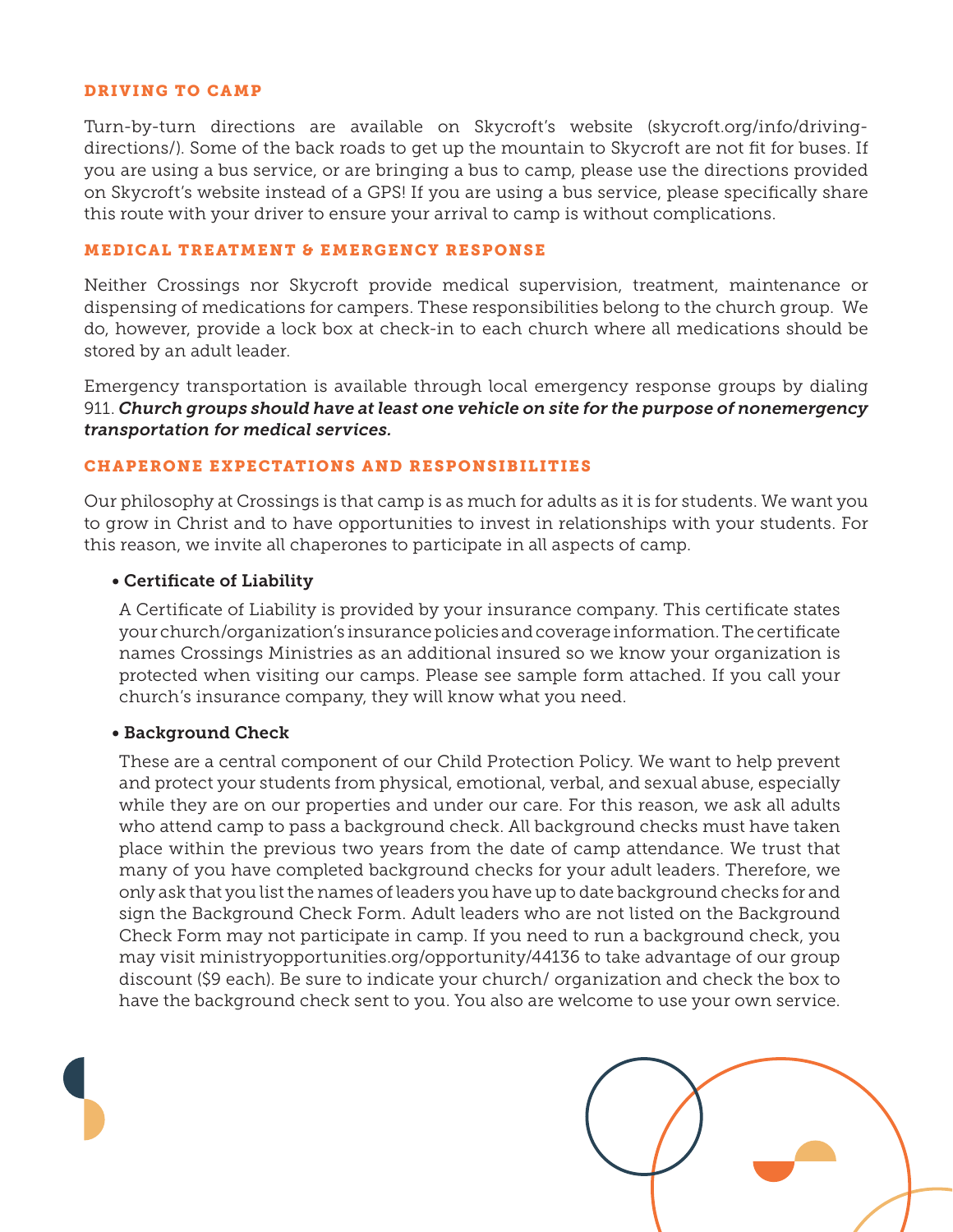

## **AT CAMP AND OTHER IMPORTANT** Information

#### DANCING THROUGH THE DECADES

This summer, come prepared to leave it all on the dance floor! As a church, dress from head to toe as your favorite decade (1950s-2000s). Campers will enjoy various dance competitions through "Just Dance 2022." Which decade will be crowned the greatest of all time? It is up to you!

#### POST-CAMP FEEDBACK

We hope that you are able to attend our Group Leader meetings during the camp week. We want to hear about your camp experience and what we can do to make it better next year. You will be receiving a survey via email after camp to give us your thoughts and opinions on camp. We look forward to your feedback!

#### REGISTER FOR 2023

We will open registration and publicize Dates and Rates in June. We encourage you to register in June, or as quickly as you can, since spots fill up fast. All spots are available on a first come, first serve basis and require a \$50 per person registration fee.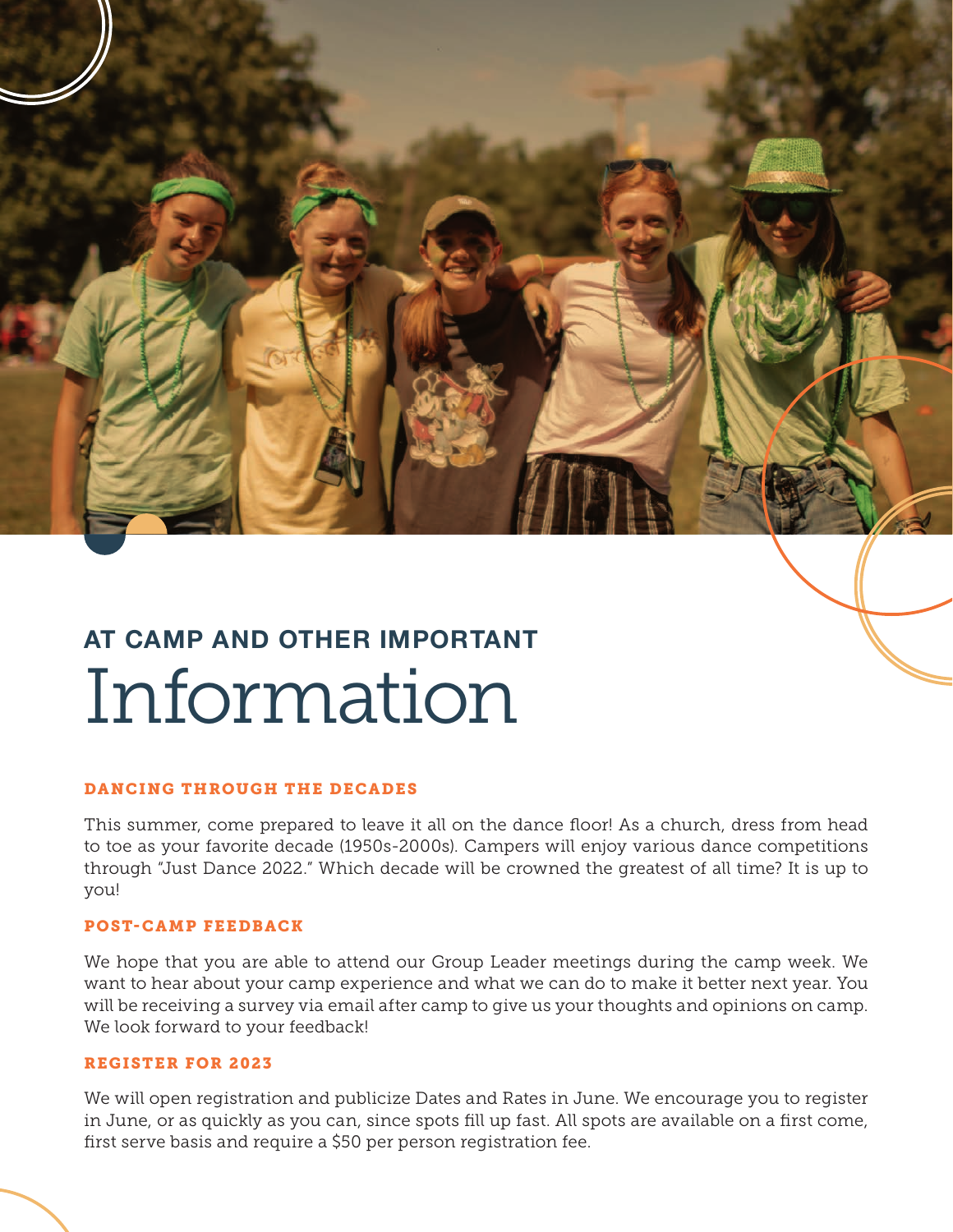## **FREQUENTLY ASKED** Questions



- What are the age groups for students attending Crossings Camps? Student Camp is for those entering seventh grade through graduated high school students.
- We have never been to the property. Can we come and check out the facilities?

We would love to have you and your leadership team come and visit Skycroft before camp. Call us year-round at 301-293-2202 to set up an appointment.

#### • Do you have a place where we can do laundry during camp?

There are no laundry facilities available on property. The nearest laundry mat is located in nearby Boonsboro, about 10 minutes away.

• Do adult leaders need to submit a Participant Release Form?

Yes, all camp participants (youth and adults) must submit a completed Participant Release Form. For those over the age of 18, notarization is not required. For minors, a parent or guardian should complete this form and it should be notarized.

• Can parents or other members of our church visit while we are at camp?

Occasionally, parents and/or church members may visit during worship and mealtimes with advance approval from Crossings. All visitors must sign-in with Skycroft at the front desk in the Registration building.

#### • What if I have a participant with food allergies?

Skycroft works hard to accommodate for each of our guests and any food allergies by serving buffet style along with having a fruit and salad bar. Serving buffet style allows our guests to choose from the items that are safe for them to eat. With the vast number of different food allergies, we cannot guarantee that cross contamination will not occur on our buffet line or that one of our vendors might substitute a product due to their supply. Due to the number of meals that are served each day, it is also difficult to cater meals for individuals, many with different allergies.

It is for these reasons that we suggest for campers and adults with severe food allergies storing any special meals in a refrigerator located in their lodge so there is not a chance of illness or allergic reaction. Please notify Skycroft in advance if someone in your church group requires a refrigerator (one per church) for the purpose of storing food. We do have a commercial microwave at the entrance of our dining room where the meals can be reheated.

#### • Is there a camp nurse?

We do not have a camp nurse. We will have a first aid coordinator that will be able to address all accidents as they happen and can provide basic first aid supplies for minor injuries. Churches are responsible for keeping and disseminating campers' medications; Skycroft provides a lock box at check-in that may be used for this purpose. Churches are responsible for their own transportation to seek non-emergency medical services.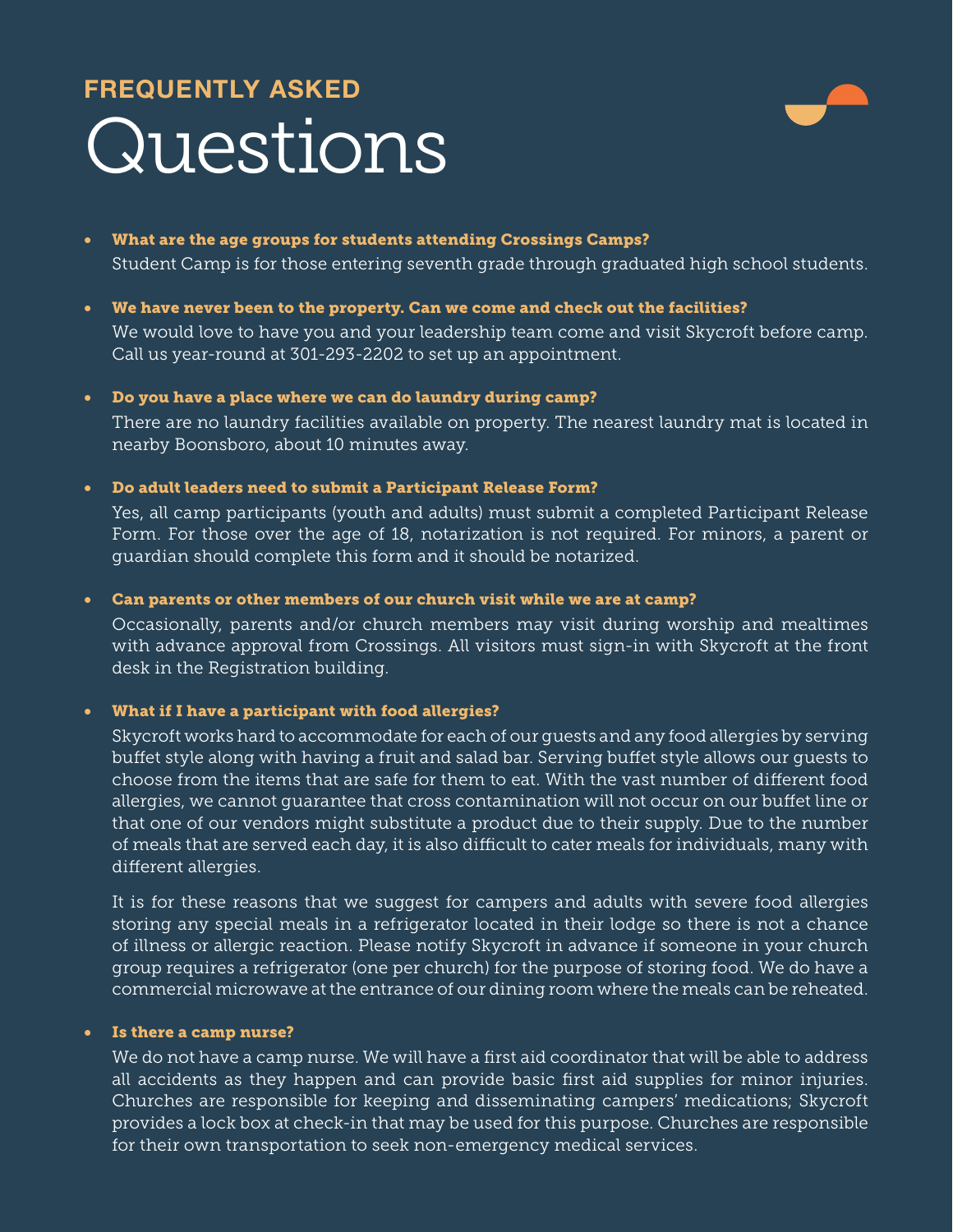### **Release and Waiver of Liability for Minor Volunteer**

I, \_\_\_\_\_\_\_\_\_\_\_\_\_\_\_\_\_\_, parent or legal guardian of \_\_\_\_\_\_\_\_\_\_\_\_\_\_\_\_\_\_\_, a minor under the age of 18 years, acknowledges and allows the above named minor to work as a volunteer for off site mission trips and engage in the activities related to being a volunteer.

Safety: We are willing to abide by instruction from worksite supervisors on any and all safety rules and regulations.

Assumption of Risk: We understand that the work may include activity that may be hazardous to the volunteer, including but not limited to loading and unloading and transportation to and from the work sites. We hereby expressly and specifically assume the risk of injury or harm in these activities.

Insurance: We understand that there is not any health, medical or disability insurance coverage for any volunteer. Each volunteer is expected to be covered under his or her own medical or health insurance coverage.

Other: We expressly agree that this release is intended to be as broad and inclusive as permitted by the laws of the State of Maryland and that this release shall be governed by and interpreted in accordance with the laws of the State of Maryland.

\_\_\_\_\_\_\_\_\_\_\_\_\_\_\_\_\_\_\_\_\_\_\_\_ \_\_\_\_\_\_\_\_\_\_\_\_\_\_\_\_\_\_\_\_\_\_\_\_\_

 $\overline{\phantom{a}}$  , and the contract of the contract of the contract of the contract of the contract of the contract of the contract of the contract of the contract of the contract of the contract of the contract of the contrac

Church Name: \_\_\_\_\_\_\_\_\_\_\_\_\_\_\_\_\_\_\_\_\_\_\_\_\_\_\_\_\_\_\_\_\_\_\_\_\_\_\_\_\_\_\_\_\_\_\_\_\_\_\_\_\_\_\_\_

Witness: Volunteer:

Witness: Parent or Legal Guardian:

Date: \_\_\_\_\_\_\_\_\_\_\_\_\_\_\_\_\_\_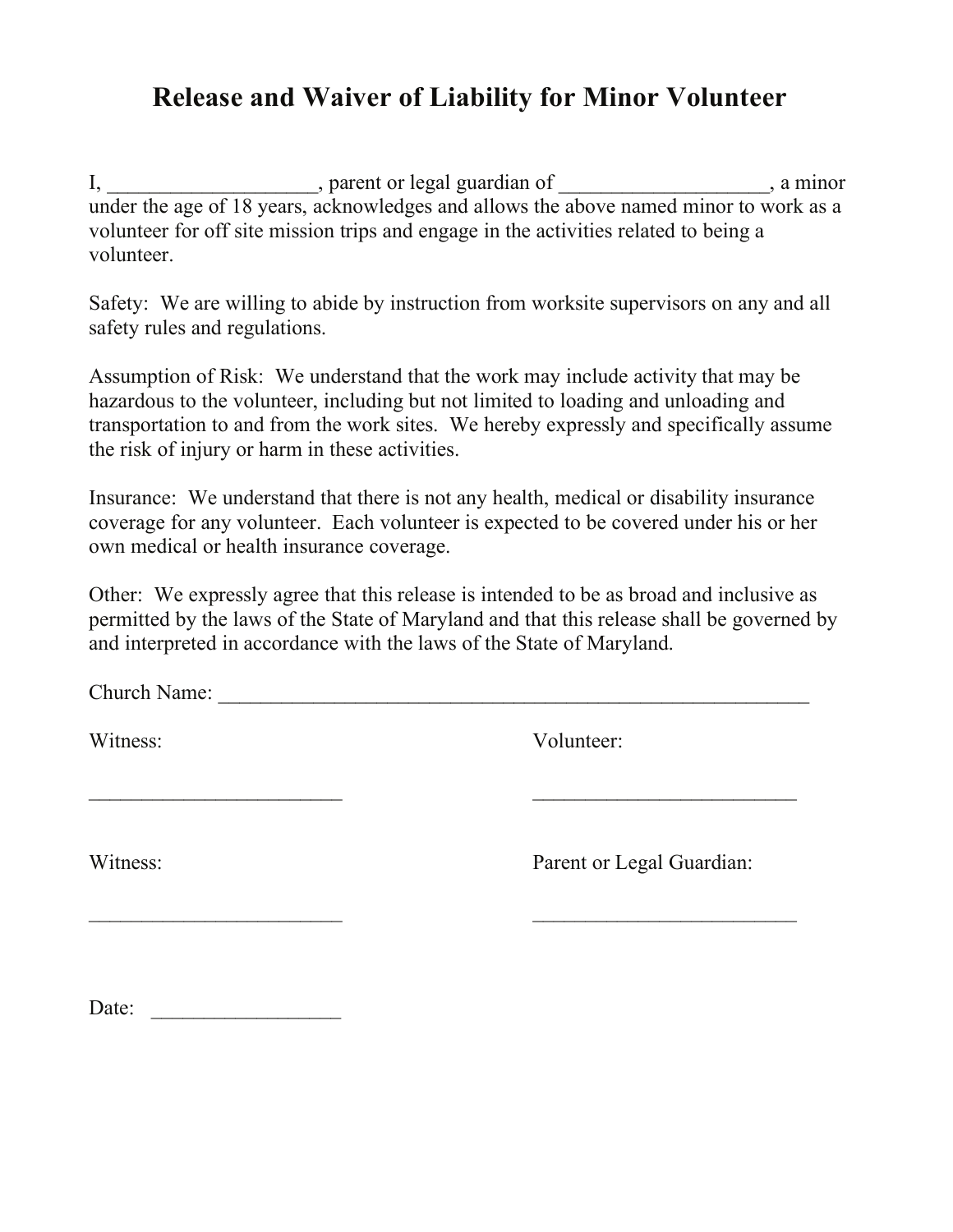#### **KENTUCKY BAPTIST ASSEMBLIES, INC. D/B/A CROSSINGS MINISTRIES ("CM") and THE BAPTIST CONVENTION OF MARYLAND/DELAWARE, INC. ("BCMD") MEDICAL RELEASE AND PARTICIPANT REGISTRATION FORM**

#### *Please read this form closely and make sure you understand it completely.*

| I. Background of Participant and Parents: (please print clearly)                                                                                                                                                               |  |  |                            |  |
|--------------------------------------------------------------------------------------------------------------------------------------------------------------------------------------------------------------------------------|--|--|----------------------------|--|
|                                                                                                                                                                                                                                |  |  |                            |  |
|                                                                                                                                                                                                                                |  |  |                            |  |
|                                                                                                                                                                                                                                |  |  |                            |  |
|                                                                                                                                                                                                                                |  |  |                            |  |
|                                                                                                                                                                                                                                |  |  |                            |  |
| II. Medical Profile (please print clearly)                                                                                                                                                                                     |  |  |                            |  |
| Generally, Participant's health is: (circle one) Excellent Good Fair Poor                                                                                                                                                      |  |  |                            |  |
| If health is not excellent, please explain condition and any medical difficulties or injuries for which Participant is being                                                                                                   |  |  |                            |  |
| treated and the state of the state of the state of the state of the state of the state of the state of the state of the state of the state of the state of the state of the state of the state of the state of the state of th |  |  |                            |  |
| List any a) medicines to which Participant is allergic, b) any medications Participant is currently taking, c) Any special diet                                                                                                |  |  |                            |  |
|                                                                                                                                                                                                                                |  |  |                            |  |
| $\ket{\text{b}}$                                                                                                                                                                                                               |  |  |                            |  |
| $\mathbf{c}$ )                                                                                                                                                                                                                 |  |  |                            |  |
| Has Participant had a Tetanus shot within the last 10 years?                                                                                                                                                                   |  |  |                            |  |
|                                                                                                                                                                                                                                |  |  | Policy #__________________ |  |
|                                                                                                                                                                                                                                |  |  |                            |  |

#### **III. Release, Waiver, and Indemnity Agreement**

Representations and Warranties: The undersigned (collectively, whether one or more, the "Parents") hereby represent and warrant that:

- (a) the Parent(s) are the biological parents, legal custodians, and/or legal guardians of Participant (if a minor);
- (b) Participant has no physical or mental condition that would create any unusual or undue risk of accident or injury while at the Event.
- (c) Parent(s) will not send Participant to the applicable camp, conference, retreat, or mission trip (such event, together with all related activities, the "Event") if they have a positive COVID-19 test within five days before the start of the Event, or if they are suspected to have COVID-19 or have been exposed to an individual with a positive COVID-19 test within 5 days of the start of the Event.

Consent: The Parents hereby consent to (a) Participant's attendance at the Event and participation in all related activities and (b) CM's and/or BCMD 's photographing and videotaping Participant during the Event and use of such materials and images in promotional materials.

Assumption of Risk: The Parents hereby acknowledge and agree that:

- (a) Participant will likely engage in a number of activities at the Event that will carry various levels of risk of injury and require a certain amount of physical fitness and/or overall health in order to safely participate;
- (b) CM and BCMD cannot possibly list every activity in which Participant may participate at the Event that could result in an injury or accident but hereby provides this non-exhaustive list for your information: high and low element climbing activities; swimming; various water activities; and numerous other activities typically associated with camps, as well as more general risks such as exercise, high temperatures, physical contact, and exhaustion;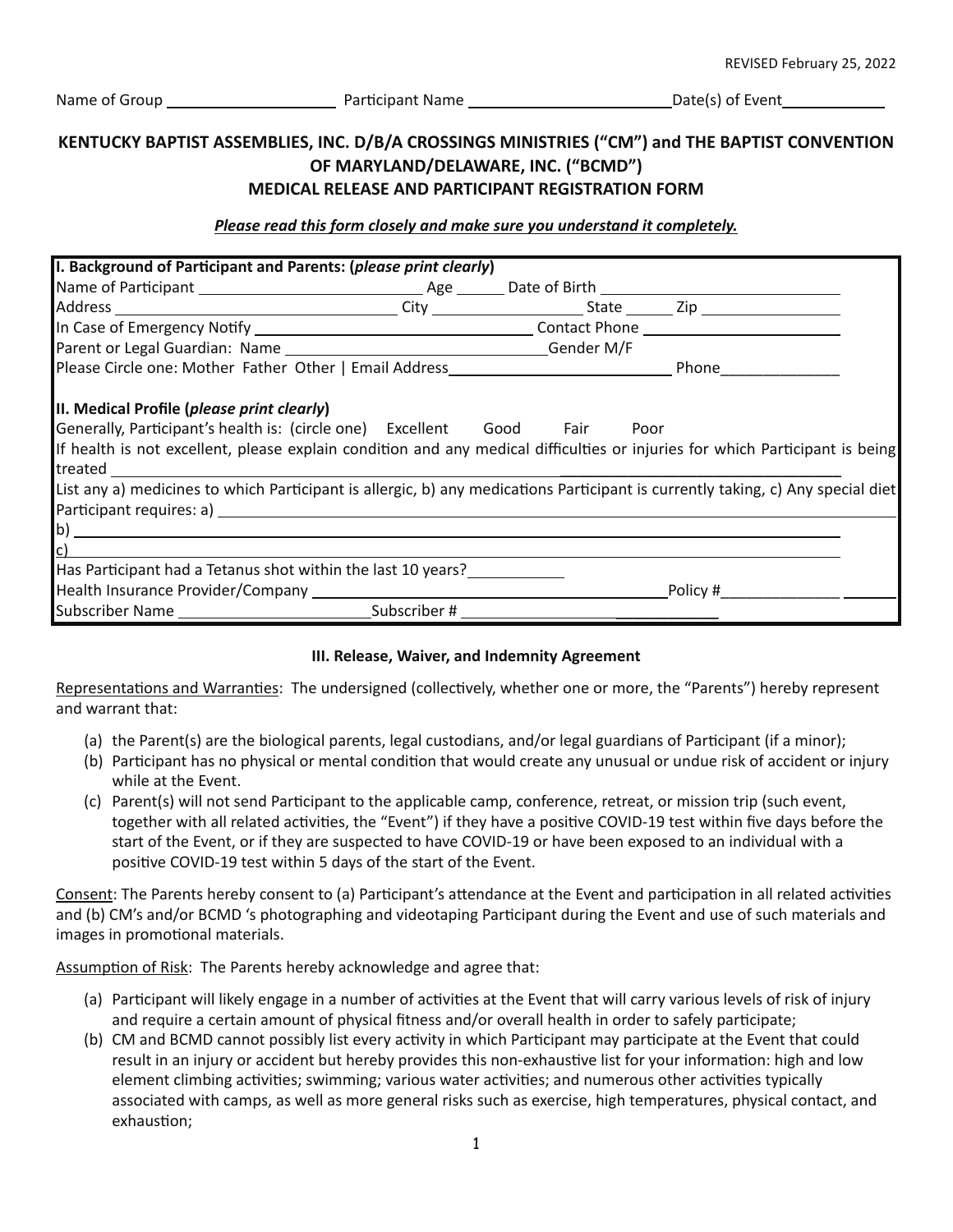REVISED February 25, 2022 (c) Participant will have the right to opt out of any activities that Participant is unable or unwilling to complete Notwithstanding all of the above, the Parents hereby voluntarily assume and accept all risks associated with the Event including, without limitation, for personal injury to Participant and damage to Participant's property.

#### Covid-19:

The novel coronavirus, COVID-19, is extremely contagious, believed to be transmifed by person-to-person contact regardless of whether those persons may be exhibiting symptoms, and has been declared a worldwide pandemic by the World Health Organization. CM and BCMD will stay apprised of the recommendations provided by federal, state, and local governments and agencies; *however*, CM/BCMD cannot (and do not) guarantee that Participant and Participant's family, friends, and others will not become exposed to and/or infected with COVID-19. In consideration of being allowed to participate in the Event, Participant voluntarily assumes the risks that by attending and participating in the Event he/ she and his/her family, friends, and others may become exposed to and/or infected with COVID-19 and that such exposure and/or infection could result in personal injury, illness, disability, and/or death. CM and BCMD will use its discretion in determining what safety measures will be appropriate with respect to the Event, and Participant shall be required to fully comply with any and all such measures as a condition to being permitted to participate in the Event.

Release: In consideration for Participant being permitted to enroll in the Event, the Parents, on behalf of themselves, Participant, and their respective heirs, executors, administrators, and assigns, hereby release CM, BCMD and all of CM's and BCMD's officers, directors, employees, affiliates, agents, and representatives (collectively, the "CM Releasees") from any and all present and future responsibilities, liabilities, obligations, claims, and demands (collectively, "Claims") arising from or related to:

- (a) Participant's participation in the Event, including, without limitation, related to any injury, illness, or damage to personal property resulting during Participant's presence at and/or participation in the Event, regardless of how or when it may occur; provided, however that the foregoing shall not release CM and/or BCMD from any Claims to the extent of any grossly negligent or intentionally wrongful acts or omissions by CM and/or BCMD;
- (b) any and all sicknesses or injuries relating to or resulting from Covid-19 that Participant and/or Participant's friends, family, and/or others may suffer or sustain, regardless of cause or fault, as a result of Participant's voluntary decision to utilize the facilities and premises of CM and/or BCMD;
- (c) any and all luggage, personal effects, and other belongings brought by Participant to the Event;
- (d) any act or omission by any carriers, hotels, vendors, and other suppliers responsible for providing any goods or services related to the Event (collectively, "Suppliers") as independent contractors and not as agents, employees, or representatives of CM BCMD or joint venturers with CM or BCMD; and
- (e) any Medical Treatment that Participant receives in connection with his or her participation in the Event.

Indemnification: The Parents shall indemnify and hold harmless CM, BCMD and each of the CM and BCMD Releasees from any and all losses, damages, claims, expenses, and other liabilities and obligations (including, without limitation, attorneys' fees and costs of defense) that arise out of, or otherwise relate to, any and all personal injury, property damage, and/or wrongful death that Participant may either suffer or incur or cause to be suffered or incurred to others in the course of participating in this Event.

Medical Insurance: The Parents hereby acknowledge and agree that that medical insurance policy which has been identified above by the Parents as providing coverage to Participant shall be primarily responsible for all medical expenses associated with any injury or illness suffered by Participant.

Miscellaneous: This Agreement shall be governed by the laws of the Commonwealth of Kentucky, notwithstanding the conflict of laws principles of any jurisdiction. The Parents agree and understand that if any provision hereof is held to be invalid for any reason whatsoever, then the remaining provisions shall not be affected thereby. If such provision may be modified or reformed so as to be valid, then the provision shall be deemed to be so modified or reformed to that extent which would most accurately reflect the intent of the parties hereto while also being valid and enforceable.

#### **Complete and sign below (youth under 18 years of age requires Parent/Legal Guardian signature)**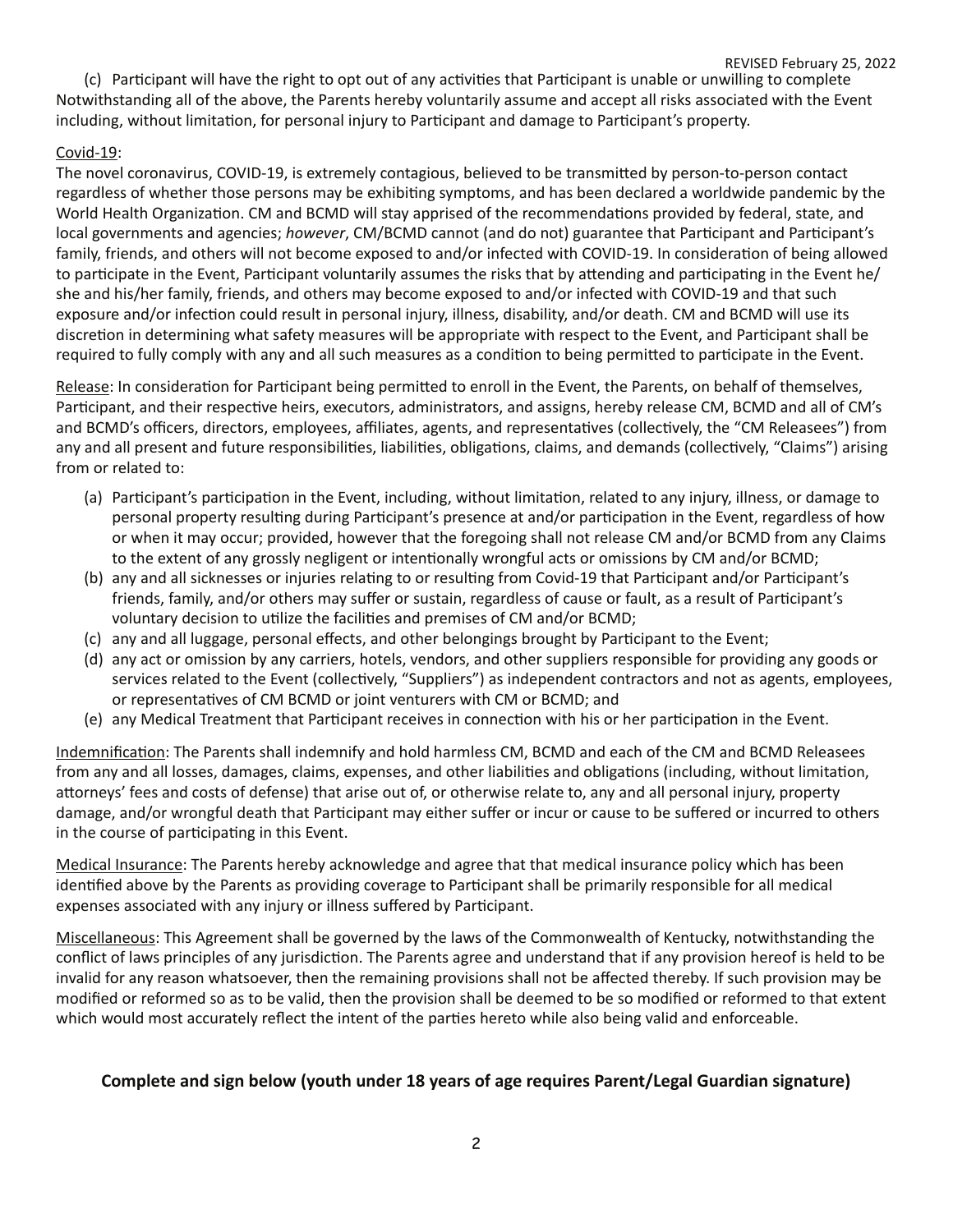|                                                                                                               | Date: $/ /$ | REVISED February 25, 2022 |
|---------------------------------------------------------------------------------------------------------------|-------------|---------------------------|
|                                                                                                               |             |                           |
| <b>Notary Acknowledgement</b>                                                                                 |             |                           |
|                                                                                                               |             |                           |
|                                                                                                               |             |                           |
| Personally appeared before me, ____________________________, with whom I am personally acquainted, and<br>who |             |                           |
| acknowledged that he/she executed the within instrument for the purposes therein contained.                   |             |                           |
| Witness my hand this ______ day of _____________, 20___.                                                      |             |                           |
|                                                                                                               |             |                           |
|                                                                                                               |             |                           |
|                                                                                                               |             |                           |

Place notary stamp/seal here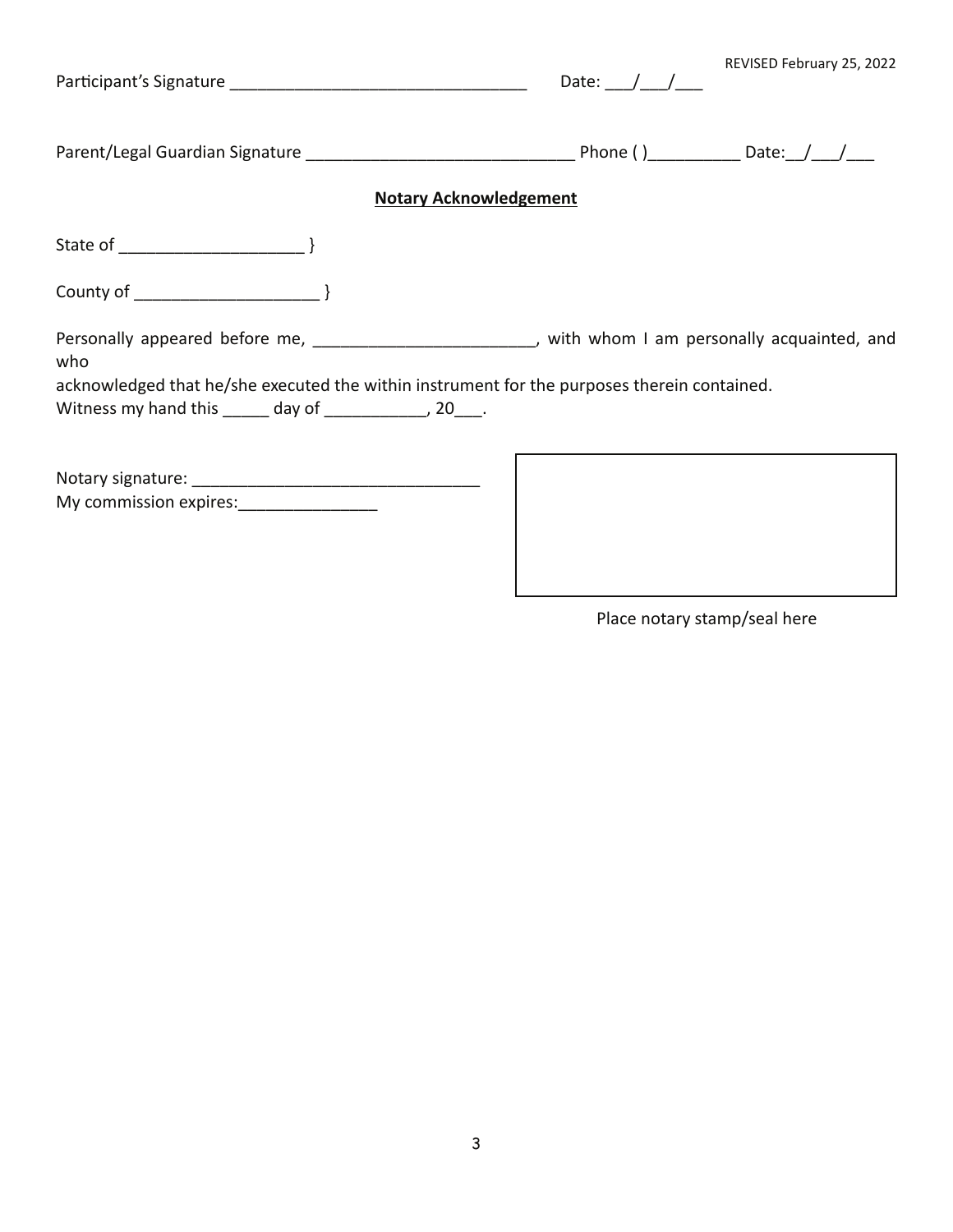### Background Check Form

### *Sample Form*

#### The participating church confirms the below regarding the adults attending camp with our group (both Group Leader and Chaperones):

- 1. They are well known by the Group Leader or are in recognized leadership of the participating church.
- 2. The registered church and Group Leader knows of no reason why any of the adults should not serve as a sponsor for youth and children under the age of 18.

#### The participating church also warrants that it has:

- 3. brought no Adult Chaperone or Group Leader not listed on this form.
- 4. performed a nationwide criminal background check on all Adult Chaperones and Group Leaders within the past two years.
- 5. taken reasonable steps to confirm that the individuals are not registered sex offenders by making inquiries to law enforcement officials or by checking www.nsopr.gov (the National Sex Offender Public Website).
	- Note: If you need to perform a new background check, you may take advantage of our group discount at \$9 each through https://ministryopportunities.org/opportunity/44136. While you are welcome to use your own service, this particular background check is a combination criminal and sex-offender check, which fulfills #4-5 above jointly.

Please list the legal name of all adult chaperones and group leaders:

| $\bullet$ |  | $\blacksquare$ |
|-----------|--|----------------|
| $\bullet$ |  | $\blacksquare$ |
| $\bullet$ |  |                |

- 
- •

#### Please provide the relevant information about your church:

| Phone #: |
|----------|

#### Signature of Authorized Representative

GROUP LEADER OR ON-STAFF PASTOR

\_\_\_\_\_\_\_\_\_\_\_\_\_\_\_\_\_\_\_\_\_\_\_\_\_\_\_\_\_\_\_\_\_\_\_\_\_\_\_\_\_\_\_\_\_\_\_\_\_\_\_\_\_\_\_\_\_\_\_\_\_\_\_\_\_\_\_\_\_\_\_\_\_\_\_\_\_\_\_\_\_\_\_\_\_\_\_\_\_\_\_\_\_\_